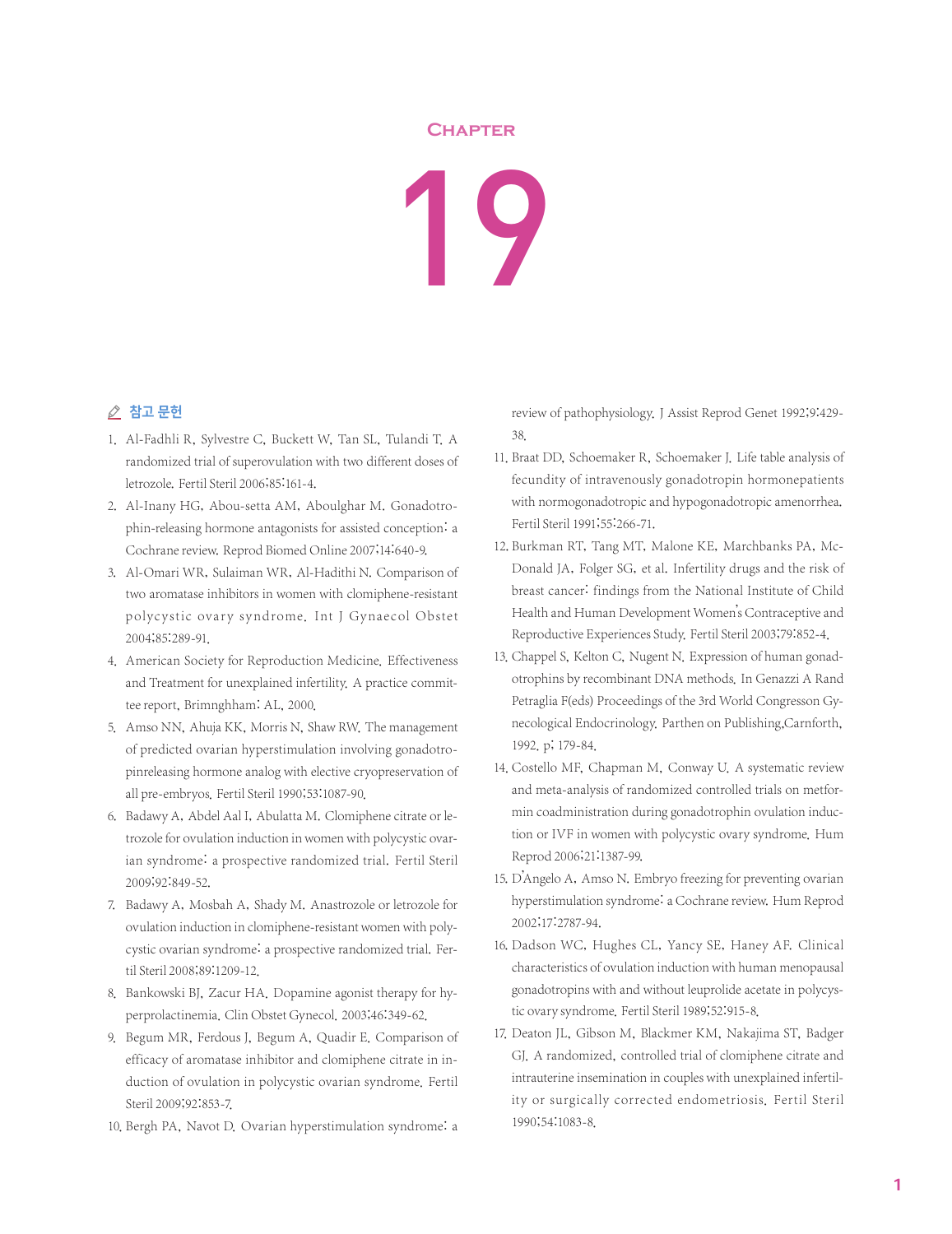- 18. Ferrari C, Barbieri C, Caldara R, Mucci M, Codecasa F, Paracchi A, et al. Long-lasting prolactin-lowering effect of cabergoline, a new dopamine agonist, in hyperprolactinemic patients. J Clin Endocrinol Metab 1986;63:941-5.
- 19. Filicori M, Cognigni GE, Pocognoli P, Tabarelli C, Ferlini F, Perri T, et al. Comparison of controlled ovarian stimulation with human menopausal gonadotropin or recombinant folliclehormone. Fertil Steril 2003;80:390-7.
- 20. Filicori M, Flamigni C, Dellai P, Cognigni G, Michelacci L, Arnone R, et al. Treatment of anovulation with pulsatile gonadotropin hormone: prognostic factors and clinical results in 600 cycles.J Clin Endocrinol Metab 1994;79:1215-20.
- 21. Fluker MR, Urman B, MacKinnon M, Barrow SR, Pride SM, Ho Yuen B. Exogenous gonadotropin therapy in World Health Organization Groups I and II ovulatory disorders. Obstet Gynecol 1994;83:189-96.
- 22. Guzick DS, Zeleznik A. Efficacy of clomiphene citrate in the treatment of luteal phase deficiency: quantity versus quality of preovulatory follicles. Fertil Steril 1990;54:206-10.
- 23. Howles CM. Genetic engineering of human FSH (Gonal-F). Hum Reprod Update 1996;2:172-91.
- 24. Hughes E, Collins J, Vandekerckhove P. Clomiphene citrate for unexplained subfertility in women. Cochrane Database Syst Rev 2000;(3):CD000057.
- 25. Humaidan P, Quartarolo J, Evangelos G, Papanikolaou. Preventing ovarian hyperstimulation syndrome: guidance for the clinician. Fertil Steril 2010;94:389-400.
- 26. Imani B, Eijkemans MJ, te Velde ER, Habbema JD, Fauser BC. Predictors of chances to conceive in ovulatory patients during clomiphene citrate induction of ovulation in normogonadotropic oligoamenorrheic infertility. J Clin Endocrinol Metab 1999;84:1617-22.
- 27. Imani B, Eijkemans MJ, te Velde ER, Habbema JD, Fauser BC. Predictors of patients remaining anovulatory during clomiphene citrate induction of ovulation in normogonadotropic oligoamenorrheic infertility. J Clin Endocrinol Metab 1998;83:2361-5.
- 28. Jansen RP. Pulsatile intravenous gonadotrophin releasing hormone for ovulation induction: determinants of follicular and luteal phase responses. Hum Reprod 1993;8(Suppl 2):193-6.
- 29. Kerin JF, Liu JH, Phillipou G, Yen SS. Evidence for a hypothalamic site of action of clomiphene citrate in women. J Clin Endocrinol Metab 1985;61:265-8.
- 30. Kettel LM, Roseff SJ, Berga SL, Mortola JF, Yen SS. Hypothalamic-pituitary-ovarian response to clomiphene citrate in women with polycystic ovary syndrome. Fertil Steril 1993;59:532-8.
- 31. Lee TH, Liu CH, Huang CC, Wu YL, Shih YT, Ho HN, et al. Serum anti-m<sup>\*\*</sup>ullerian hormone and estradiol levels as predictors of ovarian hyperstimulation syndrome in assisted reproduction technology cycles. Hum Reprod 2008;23:160-7.
- 32. Ludwig M, Katalinic A, Banz C, Schroder AK, Loning M, Weiss JM, et al. Tailoring the GnRH antagonist cetrorelix acetate to individual patients'needs in ovarian stimulation for IVF: results of a prospective, randomized study. Hum Reprod 2002;17:2842-5.
- 33. Mannaerts B, Gordon K. Embryo implantation and GnRH antagonists: GnRH antagonist do not activate the GnRH receptor. Hum Reprod 2001;15:1882-3.
- 34. Martin KA, Hall JE, Adams JM, Crowley WF Jr. Comparison of exogenous gonadotropins and pulsatile gonadotropin hormone for induction of ovulation in hypo-gonadotropic amenorrhea.J Clin Endocrinol Metab 1963;77:125-9.
- 35. Mitwally MF, Casper RF. Aromatase inhibitors in ovulation induction. Semin Reprod Med 2004; 22: 61-78. Mitwally MF and Casper RF. Aromatase inhibition. Reprod Technol 2000;10:244-7.
- 36. Navot D, Relou A, Birkenfeld A, Rabinowitz R, Brzezinski A, Margalioth EJ. Risk factors and prognostic variables in the ovarian hyperstimulation syndrome. Am J Obstet Gynecol 1998;159:210-5.
- 37. Ness RB, Cramer DW, Goodman MT, Kjaer SK, Mallin K, Mosgaard BJ, et al. Infertility, fertility drugs, and ovarian cancer: a pooled analysis of case-control studies. Am J Epidemiol 2002;155:217-24.
- 38. Olivennes F, Cunha-Filho JS, Fanchin R, Bouchard P, Frydman R. The use of GnRH antagonists in ovarian stimulation. Hum Reprod Update 2002;8:270-90.
- 39. Papaleo E, Doldi N, De Santis L, Marelli G, Marsiglio E, Rofena S, et al. Cabergoline influences ovarian stimulation in hyperprolactinaemic patients with polycystic ovary syndrome. Hum Reprod 2001;16:2263-6.
- 40. Papanikolaou EG, Pozzobon C, Kolibianakis EM, Camus M, Tournaye H, Fatemi HM, et al. Incidence and prediction of ovarian hyperstimulation syndrome in women undergoing gonadotropin-releasing hormone antagonist in vitro fertilization cycles. Fertil Steril 2006;85:112-20.
- 41. Papanikolaou EG, Tournaye H, Verpoest W, Camus M, Vernaeve V, Van Steirteghem A, et al. Early and late ovarian hyperstimulation syndrome: early pregnancy outcome and profile. Hum Reprod 2005;20:636-41.
- 42. Reissmann T, Schally AV, Bouchard P, Riethmiller H, Engel J. et al. The LHRH antagonist cetrorelix: a review. Hum Reprod Update 2000;6:322-31.